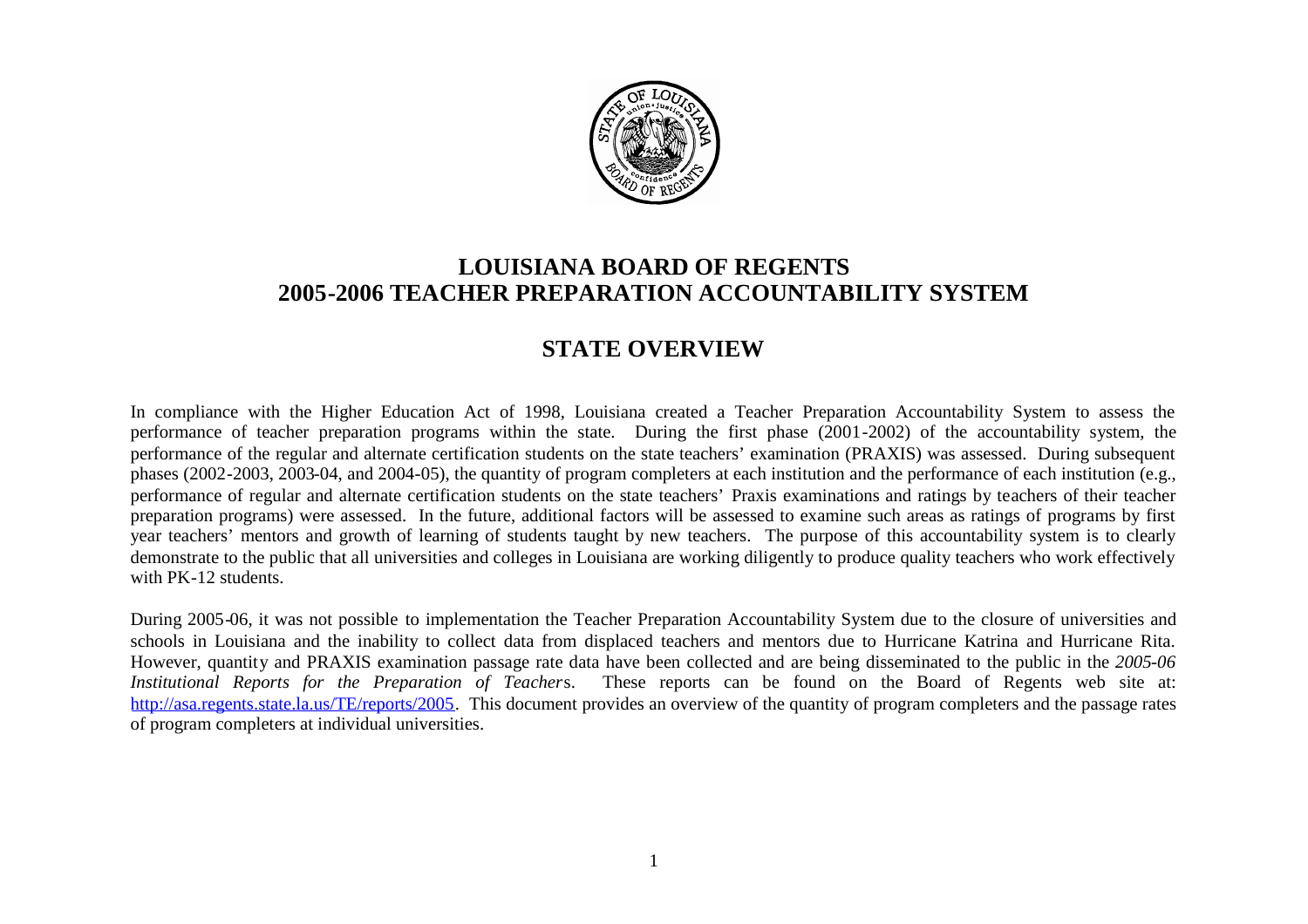## **LOUISIANA STATE UNIVERSITY SYSTEM**

| <b>UNIVERSITIES</b>      | <b>TYPES OF PROGRAMS</b>                                | <b>TOTAL</b><br><b>COMPLETED</b> | <b>NUMBER</b><br><b>PASSED</b> | <b>PERCENTAGE</b><br><b>PASSED</b> |
|--------------------------|---------------------------------------------------------|----------------------------------|--------------------------------|------------------------------------|
| <b>LOUISIANA STATE</b>   | HEA Title II 2004-2005 Regular Program Completers       | 37                               | 37                             | 100%                               |
| <b>UNIVERSITY AT</b>     | HEA Title II 2004-2005 Alternate Program Completers     | N/A                              | N/A                            | N/A                                |
| <b>ALEXANDRIA</b>        | <b>Total Number of Regular Completers</b>               | 37                               | 37                             | 100%                               |
| <b>LOUISIANA STATE</b>   | HEA Title II 2004-2005 Regular Program Completers       | 313                              | 295                            | 94%                                |
| UNIVERSITY AND A&M       | HEA Title II 2004-2005 Alternate Program Completers     | 29                               | 28                             | 97%                                |
| <b>COLLEGE</b>           | <b>Total Number of Regular and Alternate Completers</b> | 342                              | 323                            | 94%                                |
| <b>LOUISIANA STATE</b>   | HEA Title II 2004-2005 Regular Program Completers       | 57                               | 57                             | 100%                               |
| <b>UNIVERSITY AT</b>     | HEA Title II 2004-2005 Alternate Program Completers     | 34                               | 34                             | 100%                               |
| <b>SHREVEPORT</b>        | Total Number of Regular and Alternate Completers        |                                  | 91                             | 100%                               |
| <b>UNIVERSITY OF NEW</b> | HEA Title II 2004-2005 Regular Program Completers       | 109                              | 109                            | 100%                               |
| <b>ORLEANS</b>           | HEA Title II 2004-2005 Alternate Program Completers     | 82                               | 79                             | 96%                                |
|                          | Total Number of Regular and Alternate Completers        | 191                              | 188                            | 98%                                |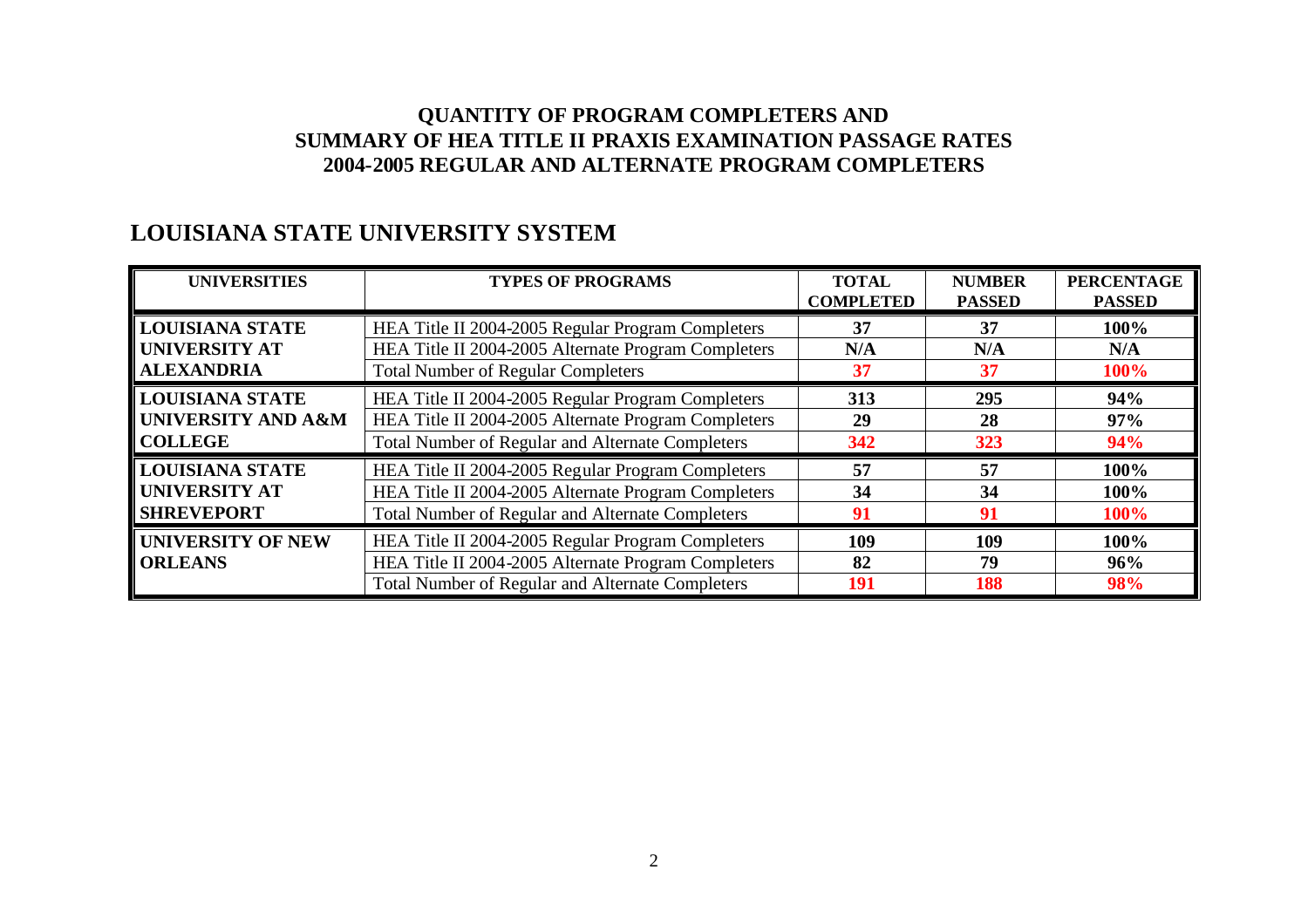## **SOUTHERN UNIVERSITY SYSTEM**

| <b>UNIVERSITIES</b>                                                       | <b>TYPES OF PROGRAMS</b>                                | <b>TOTAL</b><br><b>COMPLETED</b> | <b>NUMBER</b><br><b>PASSED</b> | <b>PERCENTAGE</b><br><b>PASSED</b> |
|---------------------------------------------------------------------------|---------------------------------------------------------|----------------------------------|--------------------------------|------------------------------------|
| <b>SOUTHERN</b><br>HEA Title II 2004-2005 Regular Program Completers      |                                                         | 58                               | 57                             | 98%                                |
| UNIVERSITY AND A&M                                                        | HEA Title II 2004-2005 Alternate Program Completers     | N/A                              | N/A                            | N/A                                |
| <b>COLLEGE</b>                                                            | <b>Total Number of Regular and Alternate Completers</b> | 58                               | 57                             | 98%                                |
| <b>SOUTHERN</b>                                                           | HEA Title II 2004-2005 Regular Program Completers       |                                  |                                | 100%                               |
| UNIVERSITY AT NEW                                                         | HEA Title II 2004-2005 Alternate Program Completers     |                                  |                                | 100%                               |
| <b>ORLEANS</b><br><b>Total Number of Regular and Alternate Completers</b> |                                                         |                                  |                                | 100%                               |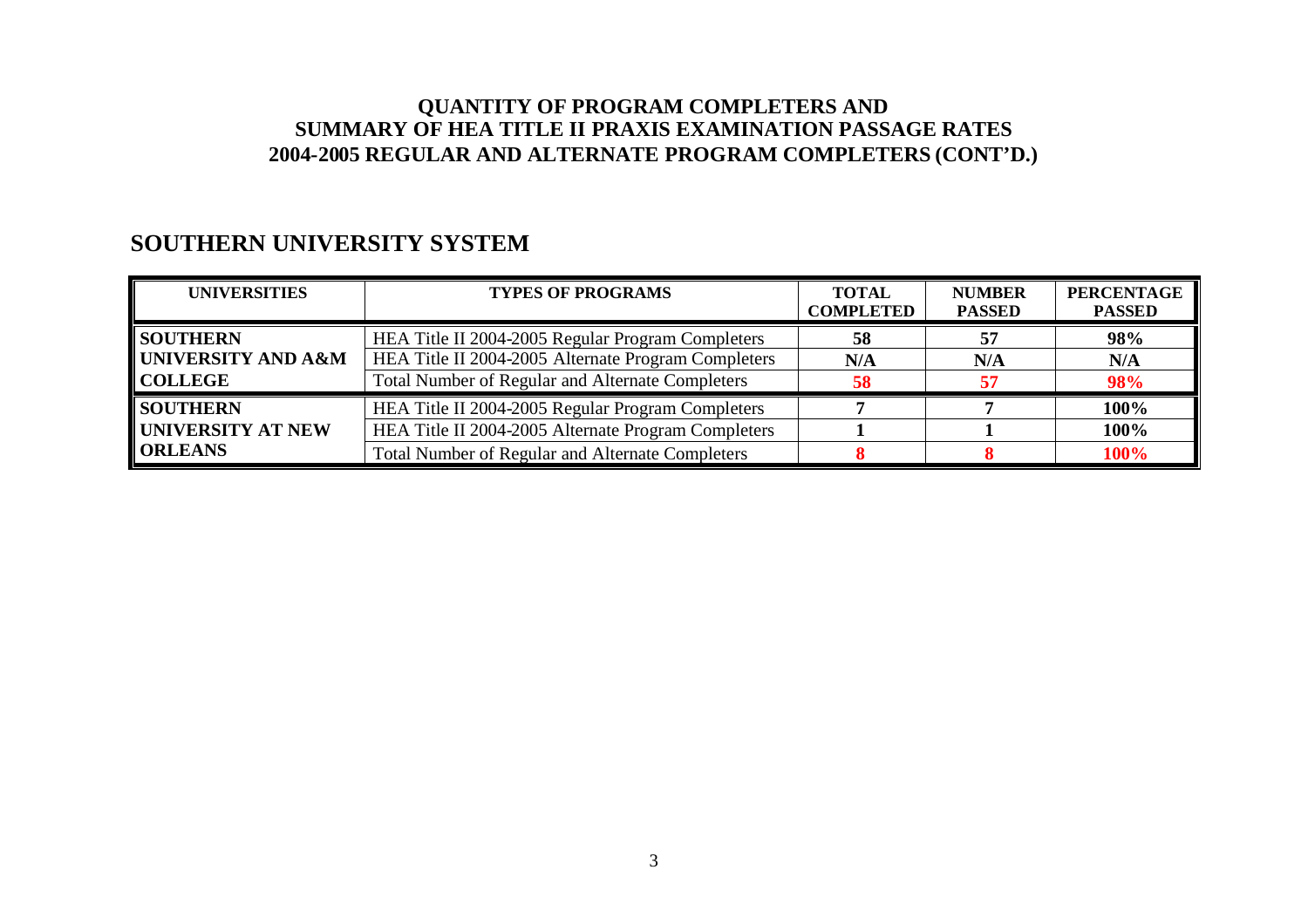# **UNIVERSITY OF LOUISIANA SYSTEM**

| <b>UNIVERSITIES</b>                                             | <b>TYPES OF PROGRAMS</b>                                                                                                                                            | <b>TOTAL</b><br><b>COMPLETED</b> | <b>NUMBER</b><br><b>PASSED</b> | <b>PERCENTAGE</b><br><b>PASSED</b> |
|-----------------------------------------------------------------|---------------------------------------------------------------------------------------------------------------------------------------------------------------------|----------------------------------|--------------------------------|------------------------------------|
| <b>GRAMBLING STATE</b><br><b>UNIVERSITY</b>                     | HEA Title II 2004-2005 Regular Program Completers<br>HEA Title II 2004-2005 Alternate Program Completers<br>Total Number of Regular and Alternate Completers        | 24<br>N/A<br>24                  | 23<br>N/A<br>23                | 96%<br>N/A<br>96%                  |
| <b>LOUISIANA TECH</b><br><b>UNIVERSITY</b>                      | HEA Title II 2004-2005 Regular Program Completers<br>HEA Title II 2004-2005 Alternate Program Completers<br>Total Number of Regular and Alternate Completers        | 104<br>59<br>163                 | 104<br>59<br>163               | 100%<br>100%<br>100%               |
| <b>MCNEESE STATE</b><br><b>UNIVERSITY</b>                       | HEA Title II 2004-2005 Regular Program Completers<br>HEA Title II 2004-2005 Alternate Program Completers<br><b>Total Number of Regular and Alternate Completers</b> | 129<br>39<br>168                 | 129<br>39<br>168               | 100%<br>100%<br>100%               |
| <b>NICHOLLS STATE</b><br><b>UNIVERSITY</b>                      | HEA Title II 2004-2005 Regular Program Completers<br>HEA Title II 2004-2005 Alternate Program Completers<br>Total Number of Regular and Alternate Completers        | 107<br>27<br>134                 | 106<br>27<br>133               | 99%<br>100%<br>99%                 |
| <b>NORTHWESTERN</b><br><b>STATE UNIVERSITY</b>                  | HEA Title II 2004-2005 Regular Program Completers<br>HEA Title II 2004-2005 Alternate Program Completers<br><b>Total Number of Regular and Alternate Completers</b> | 88<br>78<br>166                  | 88<br>78<br>166                | 100%<br>100%<br>100%               |
| <b>SOUTHEASTERN</b><br><b>LOUISIANA</b><br><b>UNIVERSITY</b>    | HEA Title II 2004-2005 Regular Program Completers<br>HEA Title II 2004-2005 Alternate Program Completers<br>Total Number of Regular and Alternate Completers        | 149<br>51<br>200                 | 149<br>51<br>200               | 100%<br>100%<br>100%               |
| <b>UNIVERSITY OF</b><br><b>LOUISIANA AT</b><br><b>LAFAYETTE</b> | HEA Title II 2004-2005 Regular Program Completers<br>HEA Title II 2004-2005 Alternate Program Completers<br><b>Total Number of Regular and Alternate Completers</b> | 192<br>117<br>309                | 192<br>117<br>309              | 100%<br>100%<br>100%               |
| <b>UNIVERSITY OF</b><br><b>LOUISIANA AT</b><br><b>MONROE</b>    | HEA Title II 2004-2005 Regular Program Completers<br>HEA Title II 2004-2005 Alternate Program Completers<br><b>Total Number of Regular and Alternate Completers</b> | 75<br>98<br>173                  | 75<br>98<br>173                | 100%<br>100%<br>100%               |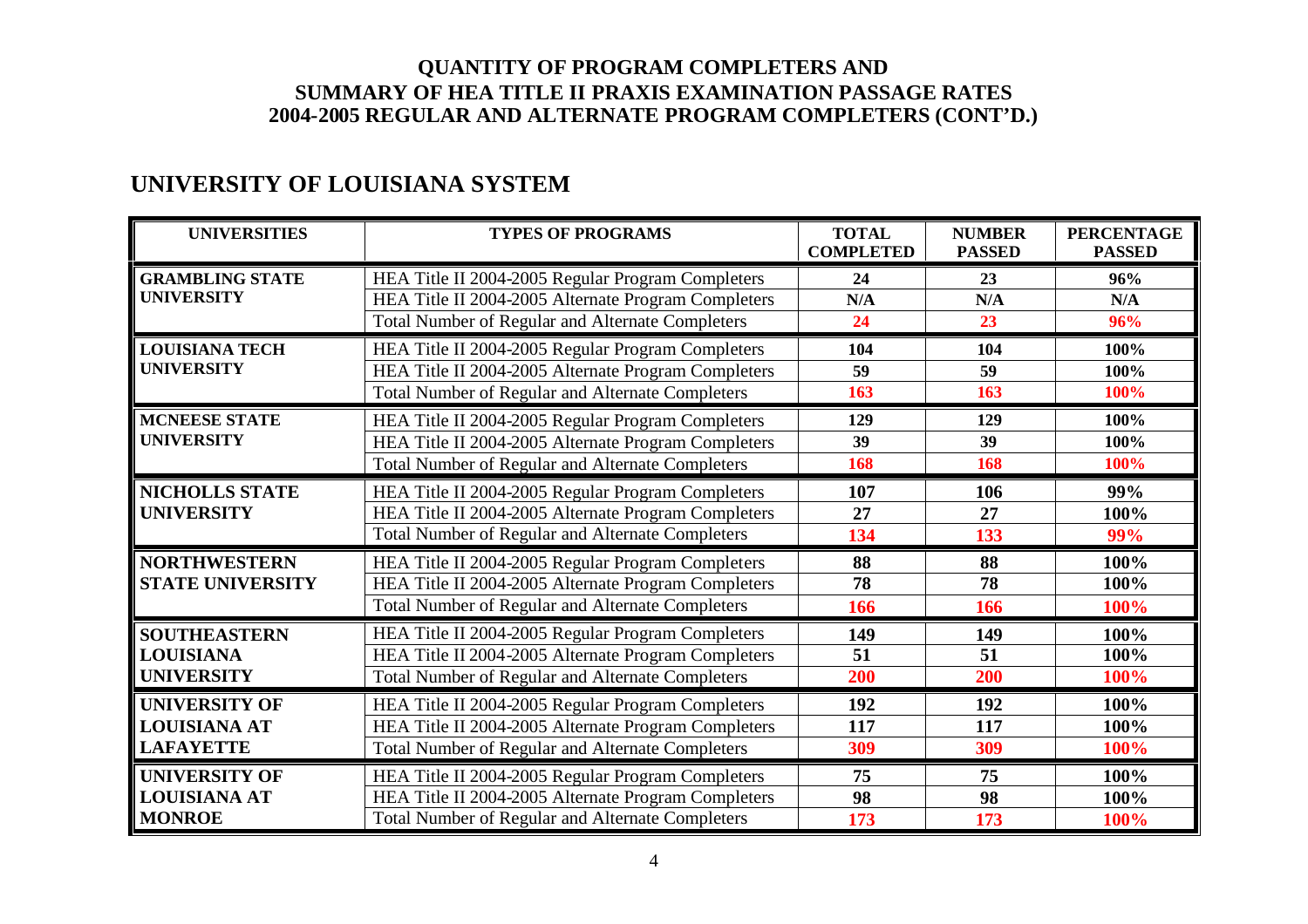# **PRIVATE UNIVERSITIES**

| <b>UNIVERSITIES</b>                                                     | <b>TYPES OF PROGRAMS</b>                                | <b>TOTAL</b><br><b>COMPLETED</b> | <b>NUMBER</b><br><b>PASSED</b> | <b>PERCENTAGE</b><br><b>PASSED</b> |
|-------------------------------------------------------------------------|---------------------------------------------------------|----------------------------------|--------------------------------|------------------------------------|
| <b>CENTENARY COLLEGE</b>                                                | HEA Title II 2004-2005 Regular Program Completers       |                                  | 9                              | 100%                               |
|                                                                         | HEA Title II 2004-2005 Alternate Program Completers     | 24                               | 24                             | 100%                               |
|                                                                         | Total Number of Regular and Alternate Completers        | 33                               | 33                             | 100%                               |
| <b>DILLARD UNIVERSITY</b>                                               | HEA Title II 2004-2005 Regular Program Completers       | 12                               | 12                             | 100%                               |
|                                                                         | HEA Title II 2004-2005 Alternate Program Completers     | N/A                              | N/A                            | N/A                                |
|                                                                         | <b>Total Number of Regular Completers</b>               | 12                               | 12                             | 100%                               |
| <b>LOUISIANA COLLEGE</b>                                                | HEA Title II 2004-2005 Regular Program Completers       | 27                               | 27                             | 100%                               |
|                                                                         | HEA Title II 2004-2005 Alternate Program Completers     | 66                               | 66                             | $100"$ %                           |
|                                                                         | <b>Total Number of Regular and Alternate Completers</b> | 93                               | 93                             | 100%                               |
| <b>LOYOLA UNIVERSITY</b>                                                | HEA Title II 2004-2005 Regular Program Completers       | 14                               | 14                             | 100%                               |
| OF LOUISIANA                                                            | HEA Title II 2004-2005 Alternate Program Completers     | 12                               | 12                             | 100%                               |
|                                                                         | Total Number of Regular and Alternate Completers        | 26                               | 26                             | 100%                               |
| <b>OUR LADY OF HOLY</b>                                                 | HEA Title II 2004-2005 Regular Program Completers       | 22                               | 22                             | 100%                               |
| <b>CROSS COLLEGE</b>                                                    | HEA Title II 2004-2005 Alternate Program Completers     | 15                               | 15                             | 100%                               |
|                                                                         | Total Number of Regular and Alternate Completers        | 37                               | 37                             | 100%                               |
| TULANE UNIVERSITY*                                                      | HEA Title II 2004-2005 Regular Program Completers       | N/A                              | N/A                            | N/A                                |
|                                                                         | HEA Title II 2004-2005 Alternate Program Completers     | N/A                              | N/A                            | N/A                                |
|                                                                         | Total Number of Regular and Alternate Completers        | N/A                              | N/A                            | N/A                                |
| <b>XAVIER UNIVERSITY</b>                                                | HEA Title II 2004-2005 Regular Program Completers       | 10                               | 8                              | 80%                                |
| <b>LOUISIANA</b><br>HEA Title II 2004-2005 Alternate Program Completers |                                                         | 29                               | 29                             | 100%                               |
|                                                                         | <b>Total Number of Regular and Alternate Completers</b> | 39                               | 37                             | 95%                                |

 Tulane University has been approved by the state to offer a Non-Master's/Certification-Only Alternate Program. There were no program completers during 2004-05.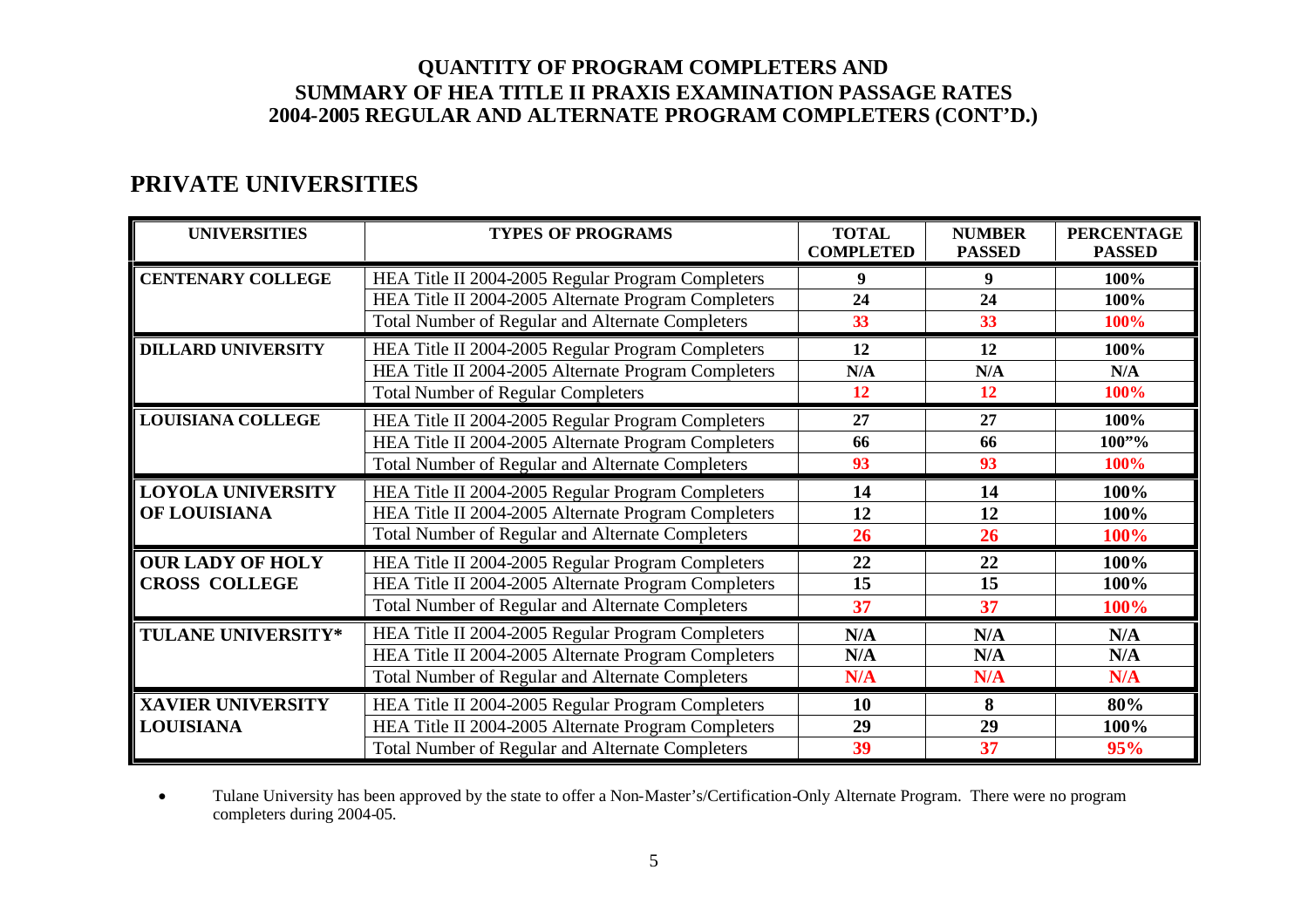## **STATEWIDE (UNIVERSITY PROGRAMS WITH STUDENT TEACHING & INTERNSHIPS)**

| <b>UNIVERSITIES</b> | <b>TYPES OF PROGRAMS</b>                                       | <b>TOTAL</b><br><b>COMPLETED</b> | <b>NUMBER</b><br><b>PASSED</b> | <b>PERCENTAGE</b><br><b>PASSED</b> |
|---------------------|----------------------------------------------------------------|----------------------------------|--------------------------------|------------------------------------|
| <b>STATEWIDE</b>    | HEA Title II 2004-2005 Regular University Program Completers   | 1543                             | 1520                           | 99%                                |
|                     | HEA Title II 2004-2005 Alternate University Program Completers | 761                              | 757                            | 100%                               |
|                     | Total Number of Regular and Alternate University Completers    | 2304                             | 2277                           | 99%                                |

# **STATEWIDE (UNIVERSITY PROGRAMS WITH STUDENT TEACHING, INTERNSHIPS, & THREE YEARS OF TEACHING EXPERIENCE)**

| <b>UNIVERSITIES</b> | <b>TYPES OF PROGRAMS</b>                                                                       | <b>TOTAL</b><br><b>COMPLETED</b> | <b>NUMBER</b><br><b>PASSED</b> | <b>PERCENTAGE</b><br><b>PASSED</b> |
|---------------------|------------------------------------------------------------------------------------------------|----------------------------------|--------------------------------|------------------------------------|
| <b>STATEWIDE</b>    | 2004-2005 Regular University Program Completers (with student<br>teaching)                     | 1543                             | 1520                           | 99%                                |
|                     | 2004-2005 Alternate University Program Completers (with<br>internships)                        | 761                              | 757                            | 100%                               |
|                     | 2004-2005 Alternate University Program Completers (with three<br>years of teaching experience* | 423                              | 423                            | 100%                               |
|                     | Total Number of Regular and Alternate University Completers                                    | 2727                             | 2700                           | 99%                                |

*\* The Educational Testing Service matched test scores for 285 of the 423 alternate program completers with three years of teaching experience. The 761 university program completers with student teaching and internships added to the 285 program completers with three years of teaching experience equals 1046.*